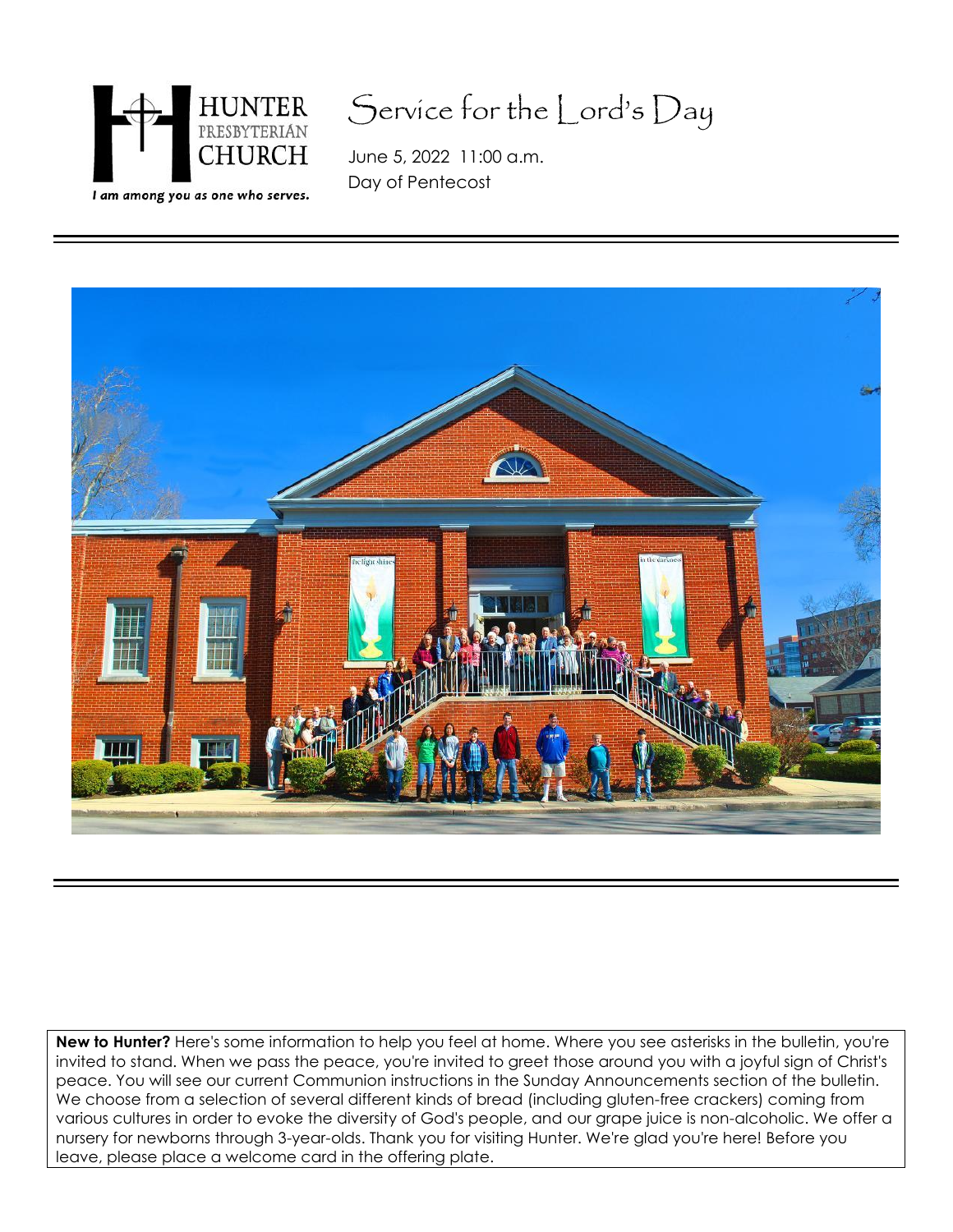# GATHERING AROUND THE WORD

| Prelude                                                                                                                                                                                                                       | Choral Varié sur le thème 'Veni Creator,' Op. 4                                                                                                                                                                                                                                      | Maurice Duruflé       |
|-------------------------------------------------------------------------------------------------------------------------------------------------------------------------------------------------------------------------------|--------------------------------------------------------------------------------------------------------------------------------------------------------------------------------------------------------------------------------------------------------------------------------------|-----------------------|
| Welcome & Announcements                                                                                                                                                                                                       |                                                                                                                                                                                                                                                                                      |                       |
| <i>*Call to Worship</i>                                                                                                                                                                                                       |                                                                                                                                                                                                                                                                                      |                       |
| Come Holy Spirit, Come!<br>Renew our lives, inside and out.<br>With fire and wind, come to this place;<br>Gather us in, send us out.                                                                                          |                                                                                                                                                                                                                                                                                      |                       |
| *Hymn 282                                                                                                                                                                                                                     | "Come Down, O Love Divine"                                                                                                                                                                                                                                                           | <b>DOWN AMPNEY</b>    |
| <b>Prayer of Confession</b>                                                                                                                                                                                                   |                                                                                                                                                                                                                                                                                      |                       |
| We confess that we do not follow Jesus in all that we do.<br>We love with condition.<br>We judge and condemn.<br>We cast the first stone, and keep the logs in our own eyes.<br>imitators of Christ in love and service. Amen | Gracious and loving God, open our hearts so that we are able to admit to you the fullness of our<br>lives – that which is beautiful and good, and that which is hurtful and hateful.<br>We do not turn to You as the source of our healing. Forgive us, we pray and empower us to be |                       |
| (moment for silent reflection)                                                                                                                                                                                                |                                                                                                                                                                                                                                                                                      |                       |
| <b>Assurance of Grace</b>                                                                                                                                                                                                     |                                                                                                                                                                                                                                                                                      |                       |
| *Hymn #583                                                                                                                                                                                                                    | "Glory to God"<br>(sing thru 2x, once in English, once in Latin)                                                                                                                                                                                                                     | <b>GLORIA</b>         |
| <i>*Passing of the Peace</i>                                                                                                                                                                                                  |                                                                                                                                                                                                                                                                                      |                       |
| May the peace of our Lord Jesus Christ be with you all.<br>And also with you.                                                                                                                                                 |                                                                                                                                                                                                                                                                                      |                       |
|                                                                                                                                                                                                                               | HEARING THE WORD                                                                                                                                                                                                                                                                     |                       |
| Prayer for Illumination                                                                                                                                                                                                       |                                                                                                                                                                                                                                                                                      |                       |
| Reading from the New Testament                                                                                                                                                                                                | Acts 2: 1-8; 14-21                                                                                                                                                                                                                                                                   | (N.T., p. 119)        |
| Reading from the New Testament                                                                                                                                                                                                | John 14: 8-17; 25-27                                                                                                                                                                                                                                                                 | (N.I., p. 108)        |
| Holy Wisdom, Holy Word. Thanks be to God.                                                                                                                                                                                     |                                                                                                                                                                                                                                                                                      |                       |
| Message                                                                                                                                                                                                                       | "Waiting, Listening, Receiving"                                                                                                                                                                                                                                                      | Susan Warren          |
|                                                                                                                                                                                                                               | RESPONDING TO THE WORD                                                                                                                                                                                                                                                               |                       |
| <b>Choral Anthem</b>                                                                                                                                                                                                          | "Christ Sends the Spirit"<br>Guest Flutist, Maria Wright                                                                                                                                                                                                                             | <b>Richard Proulx</b> |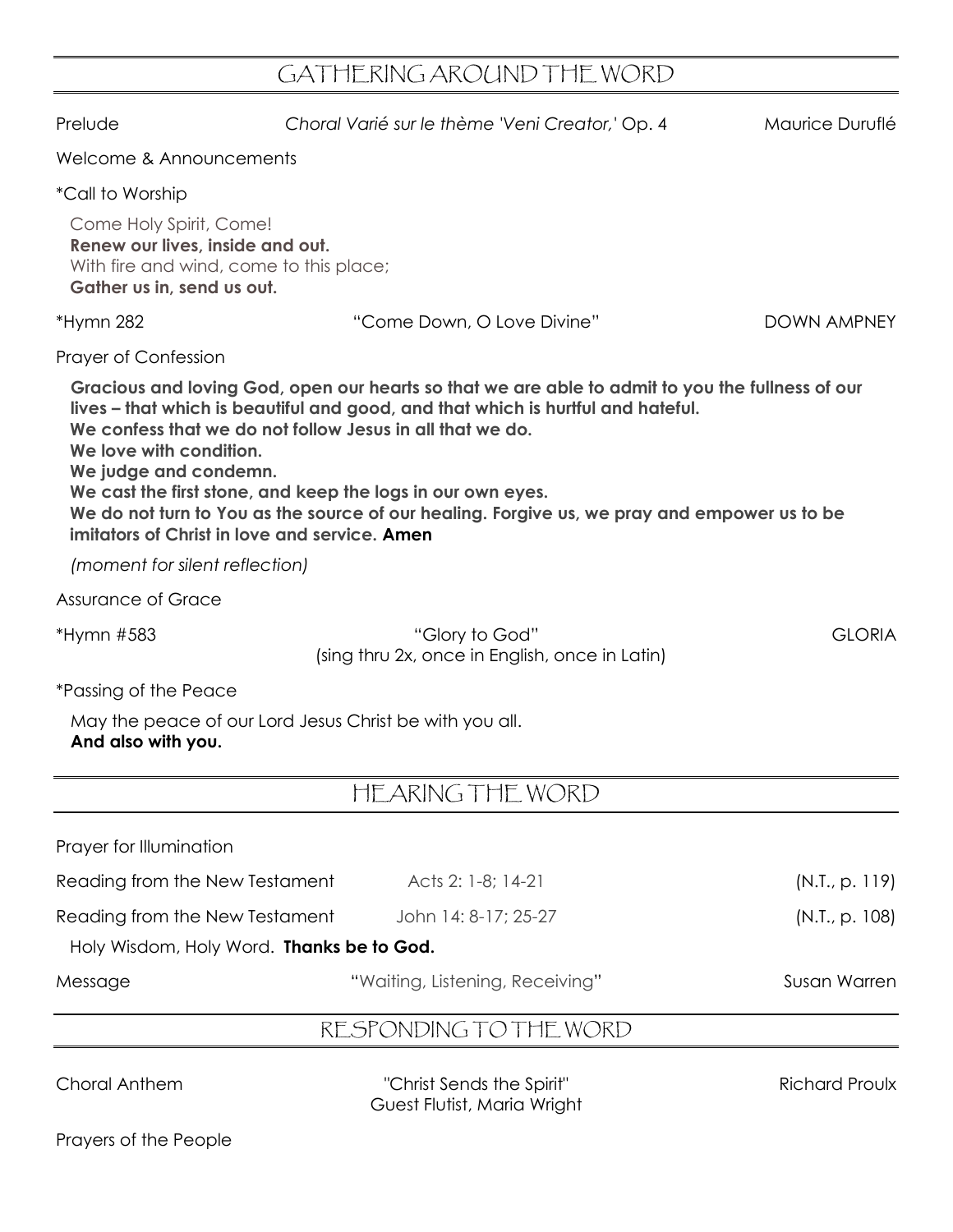## Presenting Our Tithes & Offerings Offertory "Spirit of God, Descend Upon My Heart" Donald P. Hustad Tenor Soloist, Larry Brandenburg Prayer of Thanksgiving & Dedication The Lord's Supper Invitation to the Lord's Table Great Thanksgiving The Lord be with you! **And also with you!** Lift up your hearts. **We lift them to the Lord.** Let us give thanks to the Lord our God. **It is right to give our thanks and praise.**

Let us pray…

…therefore we praise you, joining our voices with all creation.

Hymn #552 "Holy, Holy, Holy" LAND OF REST

#### **Holy, holy, holy Lord, God of power and might, heaven and earth are full of your glory. Hosanna in the highest. Blessed is he who comes in the name of the Lord. Hosanna in the highest, hosanna in the highest.**

The Prayer continues

…Let us declare the great mystery of our faith:

**Christ has died. Christ is risen. Christ will come again.**

The Prayer continues

Words of Institution

Prayer after Communion

| *Hymn 280             | "Come, O Spirit, Dwell Among Us" | <b>EBENEZER</b> |
|-----------------------|----------------------------------|-----------------|
| *Charge & Benediction |                                  |                 |

\*Hymn 587 "Alleluia!" CELTIC ALLELUIA

Postlude "Komm, Gott Schöpfer, Heiliger Geist", BWV 667 J.S. Bach ("Come, God Creator, Holy Ghost")

Depart in Peace

\*Please stand as you are able.

Household Prayer: God our creator, earth has many languages, but your gospel proclaims your love to all nations in one heavenly tongue. Make us messengers of the good news that, through the power of your Spirit, all the world may unite in one song of praise; through your Son, Jesus Christ our Lord, who lives and reigns with you in the unity of the Holy Spirit, one God, now and forever. Amen.